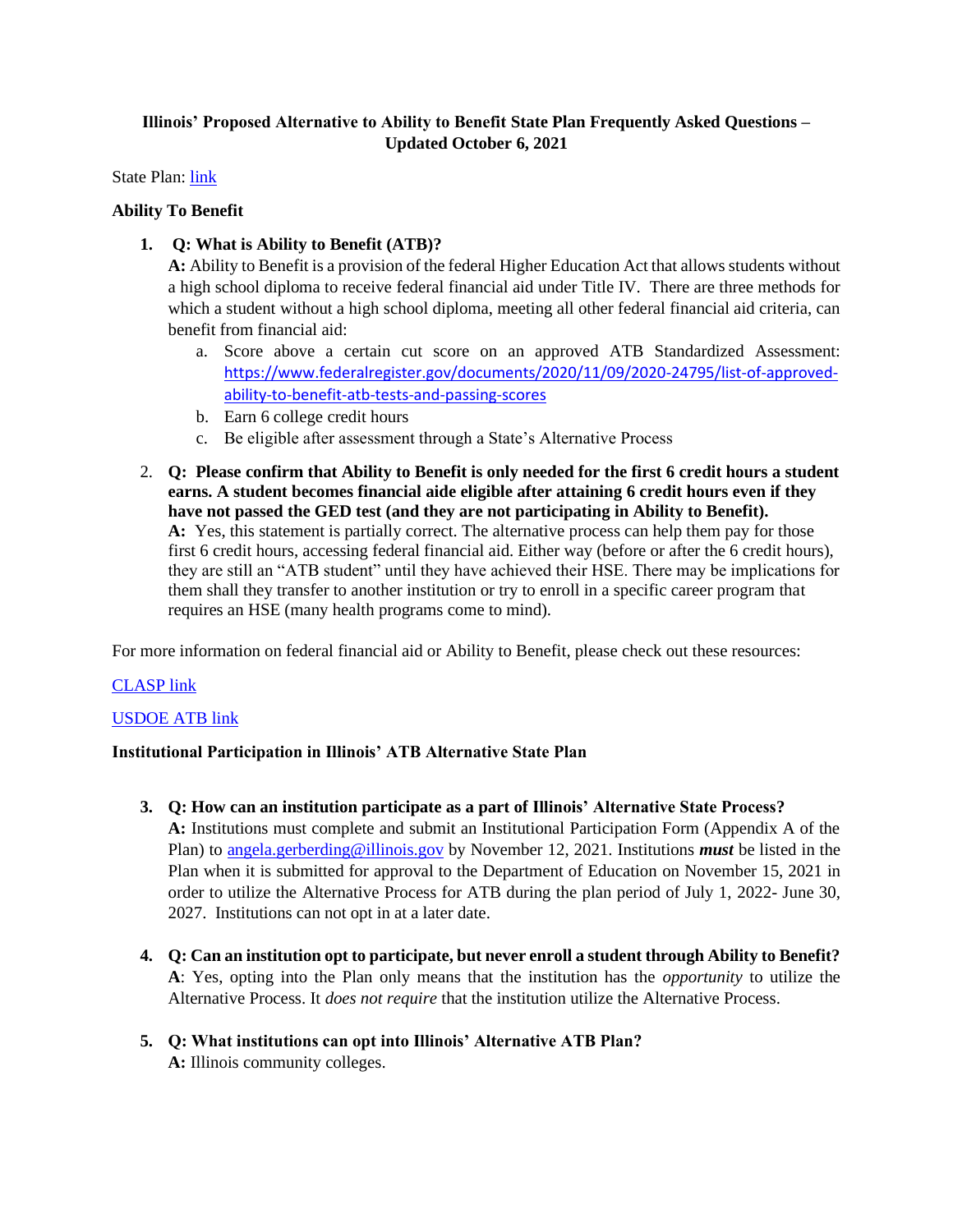**6. Q: Does an institution have to participate in the plan in order to utilize the two currently approved ATB methods (standardized test / 6 college credit hours)?**

**A:** No, institutions are currently allowed to utilize Ability to Benefit through the two currently approved methods, as authorized by the Higher Education Act, without participating in the State's Alternative Plan Process.

### **Illinois' ATB Alternative Process**

## **7. Q: If a student holds a high school diploma but has been assessed as basic skills deficient, are they ATB eligible?**

**A:** No. If a student already holds a high school diploma, or its equivalency, they are eligible for federal financial aid, but the institution through its admission and assessment processes may encourage or require students to participate in adult basic education or development education programming prior to enrolling in credit programming.

# **8. Q: Is an eligible ATB student required to complete a secondary school credential as a part of their program?**

**USDOE Response:** No. A student who seeks Title IV eligibility under the ATB alternatives (ATB student) enrolled in an eligible career pathway program *must have the opportunity* as part of the program to attain a secondary school diploma or its recognized equivalent. A career pathway program would be considered eligible for the purposes of the Title IV aid programs, as described in Section 484(d)(2)(F) of the HEA, if students enrolled in the eligible career pathway program do not obtain a high school diploma or its recognized equivalent, even if they have finished the requirements for earning a postsecondary credential. It is important to note, however, that completion of an eligible career pathway program does not enable a student to subsequently become Title IV eligible as a non-ATB degree seeking student unless that student completes the high school diploma portion of the eligible career pathway program or earns a GED certificate or another recognized equivalent of a high school diploma.

## **9. Q: How does the Department of Education determine whether a program enables an individual to attain a secondary school diploma or its recognized equivalent?**

**USDOE Response:** Under Section 484(d)(2)(F) of the HEA, an eligible career pathway program must enable a student to attain a secondary school diploma or its equivalent. In determining whether an eligible career pathway program meets this requirement, the Department considers whether the program provides this opportunity in a way that is reasonably accessible to enrolled students, such as by offering instruction through distance learning (including through synchronous or asynchronous modalities) and offering a range of instructional options that are reasonably convenient for students. The Department will accept reasonable institutional scheduling decisions relating to this matter.

## **10. Q: Does an "eligible career pathway program" need to be approved by the U.S. Department of Education or the ICCB?**

**A:** No. The U.S. Department of Education and the ICCB do not approve career pathways. An eligible Career Pathway must meet the definition as referenced in the Plan and must be of one of the Approved Career Clusters identified in Appendix B of the Alternative State Plan. Institutions must document how each program allowed for ATB use meets the definition of a Career Pathway.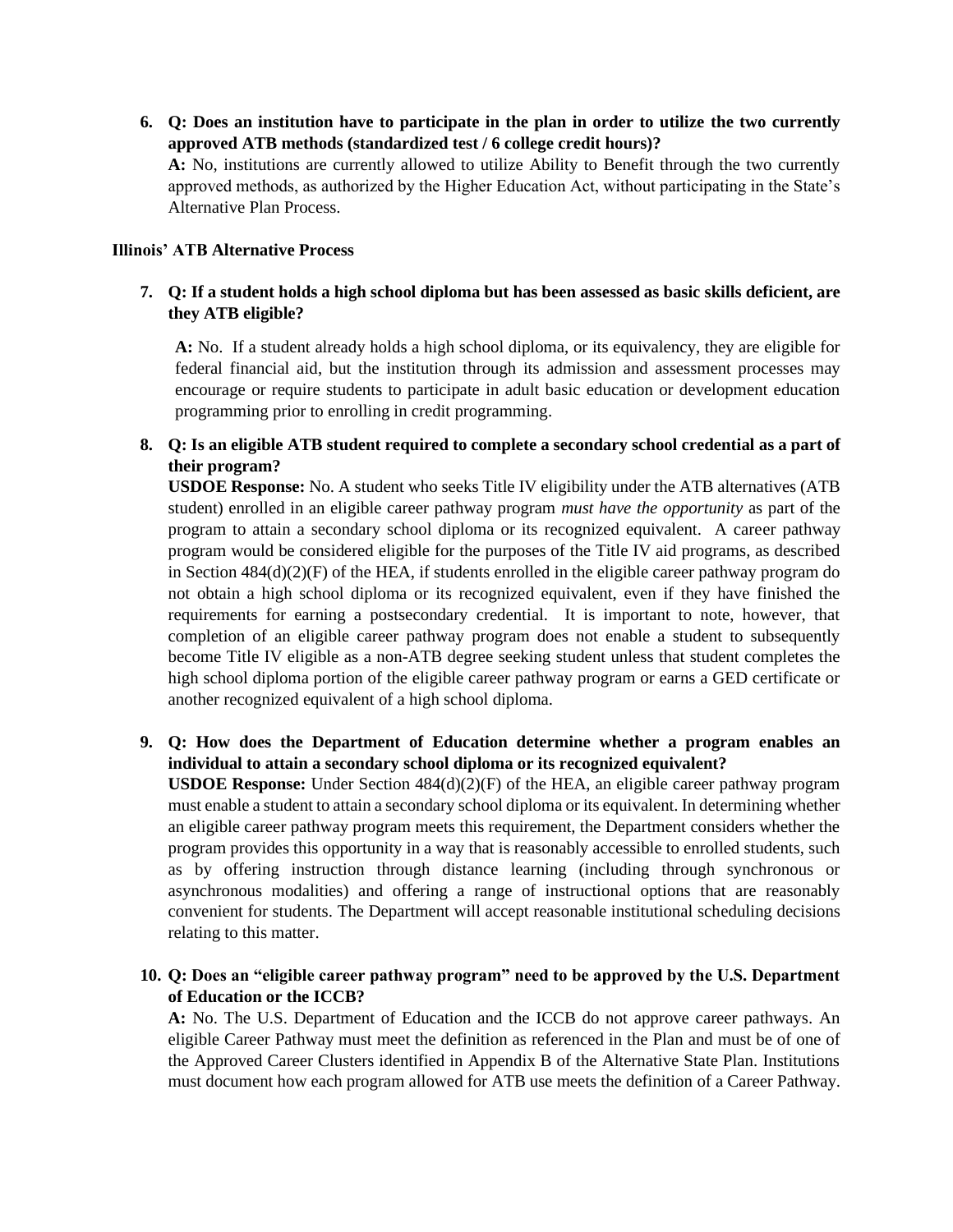**11. Q: Do students have to be enrolled in an Integrated Education and Training program to participate as a part of the ATB Alternative Process?** 

**A:** No. While the ICCB envisions that an integrated education and training program is a very appropriate use for Ability to Benefit, it is not required that students are in an IET program to benefit from the Alternative Process.

### **12. Q: Are students with high school diplomas from a different country other than the United States eligible for ATB?**

**A:** This is dependent on the student's eligibility as determined by the federal government: [https://studentaid.gov/understand-aid/eligibility/requirements.](https://studentaid.gov/understand-aid/eligibility/requirements) There are basic criteria for citizens and eligible non-citizens. Illinois' Alternative State Plan only addresses students who could otherwise benefit from financial aid, but do not hold a high school diploma or its equivalency. If a student holds a high school diploma from the United States or another country, the institution should utilize its current transcript evaluation processes to understand how it equates to Illinois' high school equivalency requirements. The assessment process identified in the Alternative State Plan does not seek to supersede those processes; however, this does not mean that students with high school diplomas awarded from a different country other than the United States are not eligible or ideal candidates for the Alternative Ability to Benefit process.

### **13. Q: Once a student achieves their high school equivalency, what does that mean for them?**

**A:** Once a student achieves their high school equivalency, they are no longer benefiting from financial aid as an ATB student and are considered a non-ATB student. These students should continue to have access to academic and non-academic supports available to ATB students in order to support their postsecondary attainment. For the academic year in which they achieve their HSE, they should/will be included in the Success Rate calculation for students without a high school diploma until the next academic year.

### **13. Q: Are ATB students eligible for MAP funding?**

**A:** Students eligible for federal financial aid are generally eligible for MAP funding. For more information, visit the Illinois Student Assistance Commission's website on MAP eligibility: [https://www.isac.org/students/during-college/types-of-financial-aid/grants/monetary-award](https://www.isac.org/students/during-college/types-of-financial-aid/grants/monetary-award-program/#Eligibility)[program/#Eligibility.](https://www.isac.org/students/during-college/types-of-financial-aid/grants/monetary-award-program/#Eligibility)

### **14. Q: Are there cut scores pre-set for the allowable assessments under the Alternative Process?**

**A:** There are no pre-set cut scores or thresholds for any of the allowable assessment methods. These are institutional decisions; however, many tests, practice tests, and other assessment methods already identify levels of readiness that should be taken into consideration.

### **15. Q: Are students required to utilize the 6 required student services or are institutions simply required to offer and encourage them?**

**A:** Institutions MUST offer these services and students are expected to participate in any required academic counseling, goal setting, and orientation meetings.

## **16. Q: If a student completes a postsecondary credential, does the student automatically receive their high school equivalency? If so, who grants the HSE?**